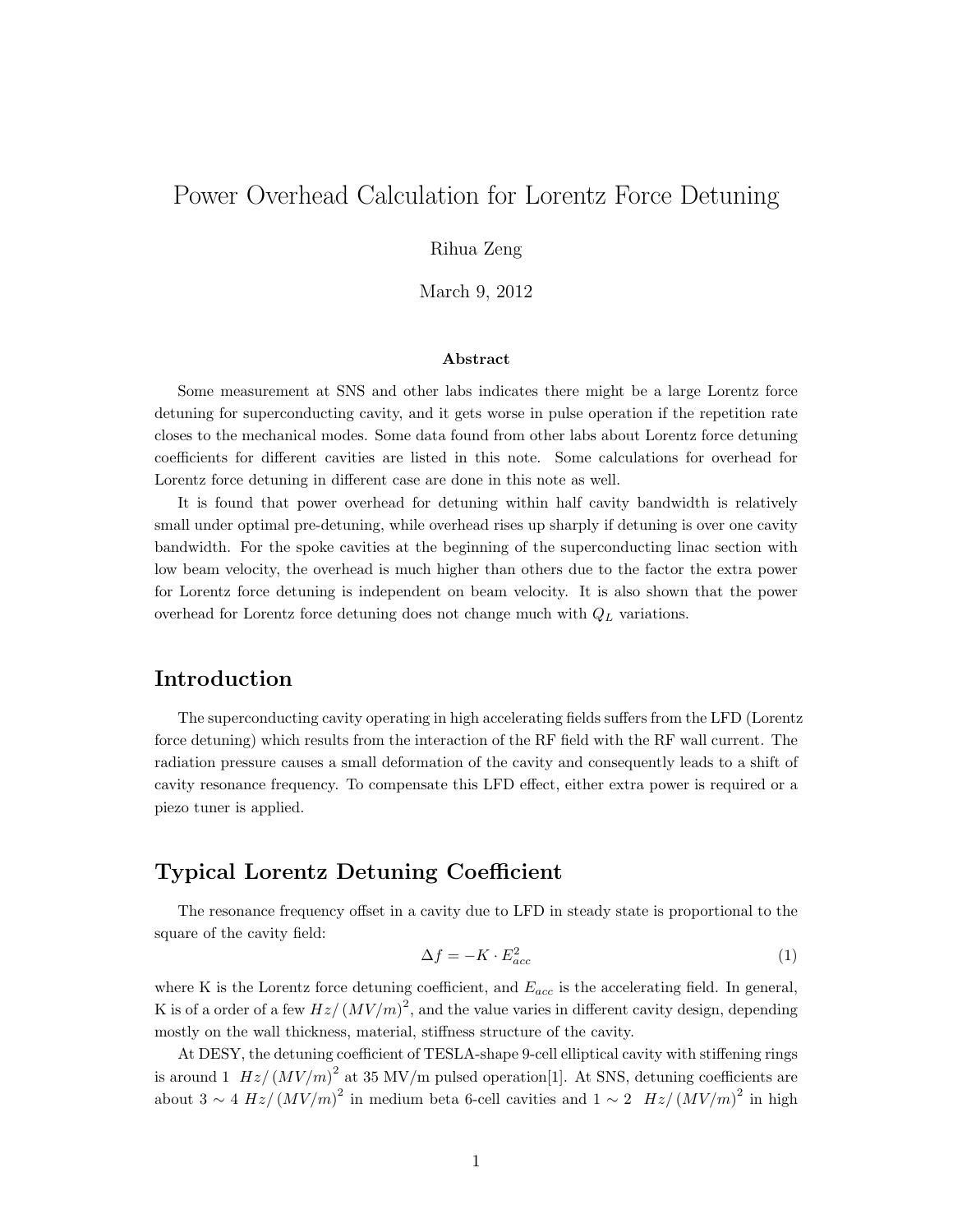

available SNS superconducting cavities at 2.1 K, with an average acceleration gradient approximately 14 MV/m[4] (a) Measured dynamic LFD coefficies proxim

or all the  $\qquad$  (b) Lorentz force detuning at various repetition es at 2.1 mates observed in some of the SNS high beta cavities. In this case of the SNS high beta lient ap-<br>cavities. In this example the accelerating gradient is 12.7 MV/m[2]

 $m_{\text{sum}}$  1. IED me  $\frac{1}{2}$  help. And BCS resistance is a super-fluid of  $\frac{1}{2}$ Because beam-cavity interactions in a SC cavity are so Figure 1: LFD measuremetn at SNS

beta 6-cell cavities [2]. In one measurement data at SNS as shown in the left of Figure 1, there are still some individual high beta cavities behaving abnormally with very high LFD coefficient are still some individual high beta cavities behaving abnormally with very high LFD coefficient.

concern for short pulse mode, as the RF field generated generated generated generations and as the RF field ge Spoke cavities also have significant Lorentz force detuning, but unlike the elliptical cavities whose LFD coefficient is independent of the number of cells, LFD in spoke cavities goes up as the number of loading elements increases[3]. The measured LFD coefficient of a singal spoke cavity  $(\beta = 0.21)$  at Fermilab is  $\sim 4 Hz/(MV/m)^{2}$  [5], while the measurement for a triple spoke cavity  $(\beta = 0.5)$  at ANL is 7.3 Hz/  $(MV/m)^2$ [6]. cavity ( $\beta = 0.21$ ) at Fermilab is ∼ 4 Hz/  $\left(MV/m\right)^2$ [5], while the measurement for a triple spoke

depends on cavity gradient as the RF pulse is too short,  $\frac{1}{2}$  the parcel mode operation, the requesy sime which can be described by the second-order differential equation with mechnical modes: In pulsed mode operation, the frequecy shift of a caivty due to LFD behaviours dynamically,

$$
\Delta \ddot{\omega}_n(t) + \frac{2}{\tau_{m,n}} \Delta \dot{\omega}_n(t) + \Omega_n^2 \Delta \omega_n(t) = -2\pi K_n \Omega_n^2 \cdot E_{acc}^2(t)
$$
\n(2)

where,  $\Omega_n$  is the frequency and  $\tau_{m,n}$  is the decay constant time of mechanical mode n.  $K_n$  is  $\frac{1}{2}$  the Lerentz force detuning constant for that mo the Lorentz force detuning constant for that mode,  $K = \sum_{n} K_n$ , and  $\Delta \omega_n$  is the frequency shift caused by mechanical mode n, with the total frequency shift  $\Delta \omega = \sum \Delta \omega_n$ . where,  $\Omega_n$  is the frequency and  $\tau_{m,n}$  is the decay constant time of mechanical mode n,  $K_n$  is  $\overline{n}$  and at 1 GeV from Traces  $\sum_{n} K_n$ , and  $\Delta \omega_n$  is the frequency shift caused by mechanical mode n, with the total frequency shift  $\Delta \omega = \sum$  $\sum_{n} \Delta \omega_n.$ 

If the RF pulse repetition rate, its high-magnitude harmonics or external mechanical vibraficient for the SC cavities at 2.1 K.1  $\epsilon$ dynamic resonance in some cavities due to high repetition rates operation. Cavity oscillations The setup of carity synchronous phase and field amplia spare piezo stack in tuner as mechanical sensor. tion frequencies close to the frequencies of mechanical modes, badly cavity oscillation might be caused. Some data measured at SNS as shown in the right of Figure 1 indicates a strong  $\overline{t}$  that  $\overline{t}$  is determined from computermined from computer  $\overline{t}$ are also visibly observed at some experiments on FLASH cavities as shown in Figure 2, by using  $\frac{1}{2}$ 

#### Power overhead estimation for cavity with optimal  $Q_L$  $\mathbf{v}$  destructive beam diagnostics instruction instruments are necessary instruments are necessary instruments are necessary in

When the  $Q_L$  is optimized for the cavity and appropriate pre-detuning is chosen to completely  $e = e - \frac{1}{2}$ the context the symmetries phase ences, the power verse and longitudinal phase space matching, so that beams space matching, so that beams space matching, so that beams space matching, so that beams space matching, so that beams space matching, so that beams space matchin cancel the synchronous phase effect, the power needed for the cavity to maintain a desired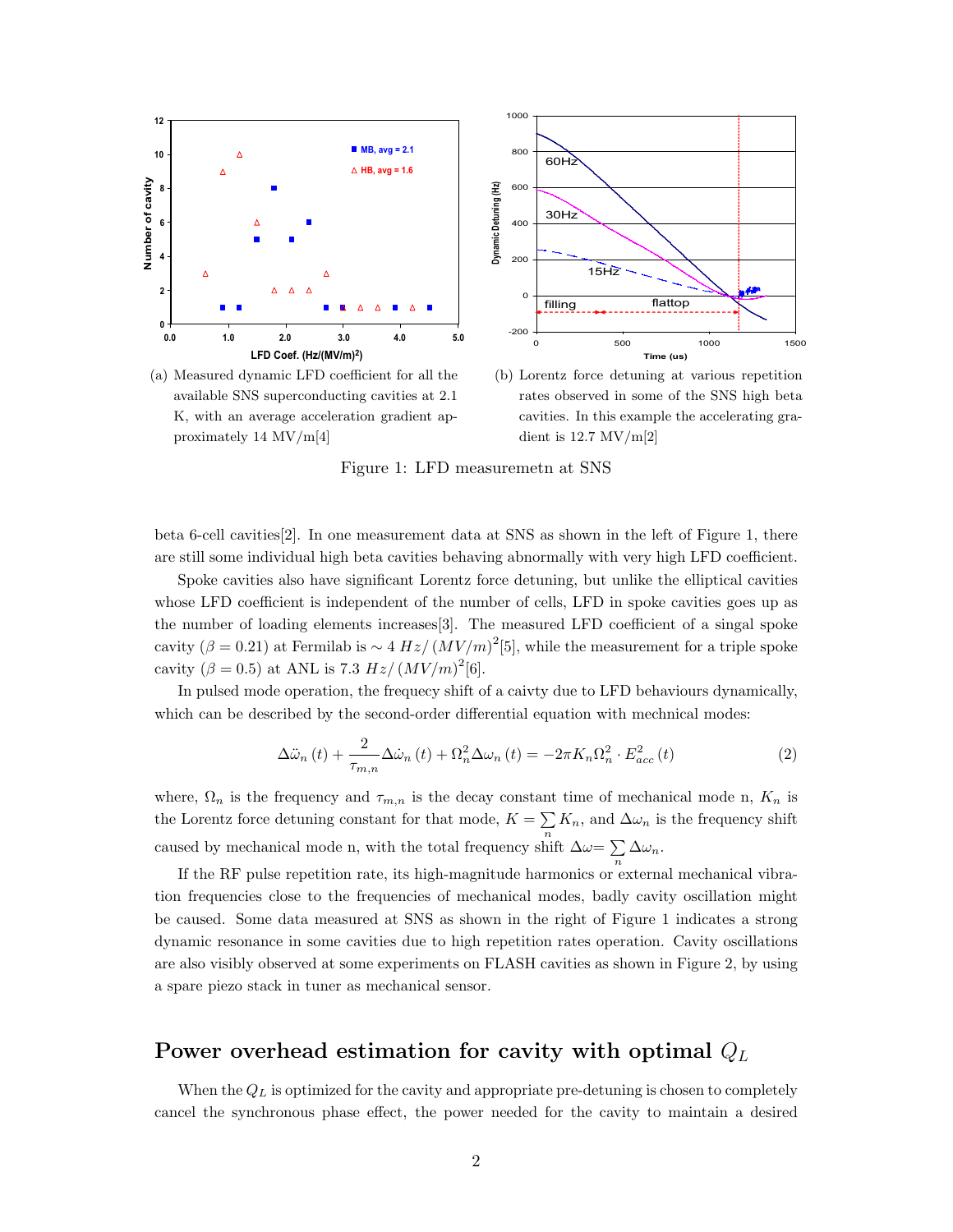

Figure 2: Measurement of cavity mechanical oscillation at FLASH with/without peizo tuner compensation, cavity operating at gradient  $35 \text{ MV/m}[7]$ 

 $\alpha$ celerating field can be calculated as follows[8]:  $\mathbf{C}$ 

$$
P_g = \frac{1}{8} \frac{V_{cav}^2}{R_L} \left( 4 + \left( \frac{\Delta \omega_L \left( t \right)}{\omega_{1/2}} \right)^2 \right),\tag{3}
$$

where  $\Delta\omega_L(t)$  is the dynamic cavity resonance frequency offset due to LFD. At ESS with very long beam pulse of around 3 ms, the dynamic frequency offset can be roughly considered as that  $\frac{1}{2}$  . The state of  $\frac{1}{2}$  or  $\frac{1}{2}$  and  $\frac{1}{2}$ ,  $\frac{1}{2}$  and  $\frac{1}{2}$  and  $\frac{1}{2}$  and  $\frac{1}{2}$  and  $\frac{1}{2}$  and  $\frac{1}{2}$  and  $\frac{1}{2}$  and  $\frac{1}{2}$  and  $\frac{1}{2}$  and  $\frac{1}{2}$  and  $\frac{1}{2}$  and  $\frac{$ it changes from 0 to  $K \cdot E_{acc}^2$  assuming there is no badly mechanical oscillation with the cavity. LFD to the required generator power in the case without LFD, then the power overhead can be  $K^*$ ,  $(K^*E^2)^2$   $\rightarrow$ estimated as  $\left(\frac{K \cdot E_{acc}^2}{f_{1/2}}\right)^2$ . The overhead can be reduced by a factor of 4 if we manage to adjust beam pulse. Table 1, 2, and 3 list respectively the estimated power overhead for high beta, low beta and spoke cavities under different LFD coefficient K, in which both cases with and If we define the power overhead with the ratio of the maximum extra power compensating the the pre-detuning for LFD right into the middle of the dynamic frequency offset range during without optimal pre-detuning for LFD are given ( $\Delta f$  is the frequency offset due to LFD,  $\varphi_D$ the detuning angle, and  $f_{1/2}$  the cavity half bandwidth with  $Q_L = 7.878 \times 10^5$  for high beta,  $Q_L = 7.973 \times 10^5$  for med beta, and  $Q_L = 1.5 \times 10^5$  for spoke).

It is found that the power overhead depends strongly on the factor  $\Delta f/f_{1/2}$ , and the overhead is relatively small if the detuning is below half cavity bandwidth  $(\Delta f < f_{1/2})$  together with optimal pre-detuning for LFD, while the overhead goes very high if the detuning is over one cavity bandwidth ( $\Delta f > 2f_{1/2}$ ), more than 25% under optimal pre-detuning and more than 100% under no pre-detuning for LFD. Therefore, in the later sections,  $\Delta f = f_{1/2}$  (correspondingly K ∼ 1.5 for high beta and K ∼ 2 for low beta cavity) and  $\Delta f = 2f_{1/2}$  (correspondingly K  $\sim$  3 for high beta and K  $\sim$  4 for low beta cavity) are taken respectively as different degree of LFDs to estimate the power overheads needed. For the spoke cavity of high bandwidth and a low accelerating field the effect of LFD is not as significant as elliptical cavity, in which the detuning does not reach the half bandwidth  $f_{1/2}$  until LFD coefficient K  $\sim 17\ Hz/(MV/m)^2$ .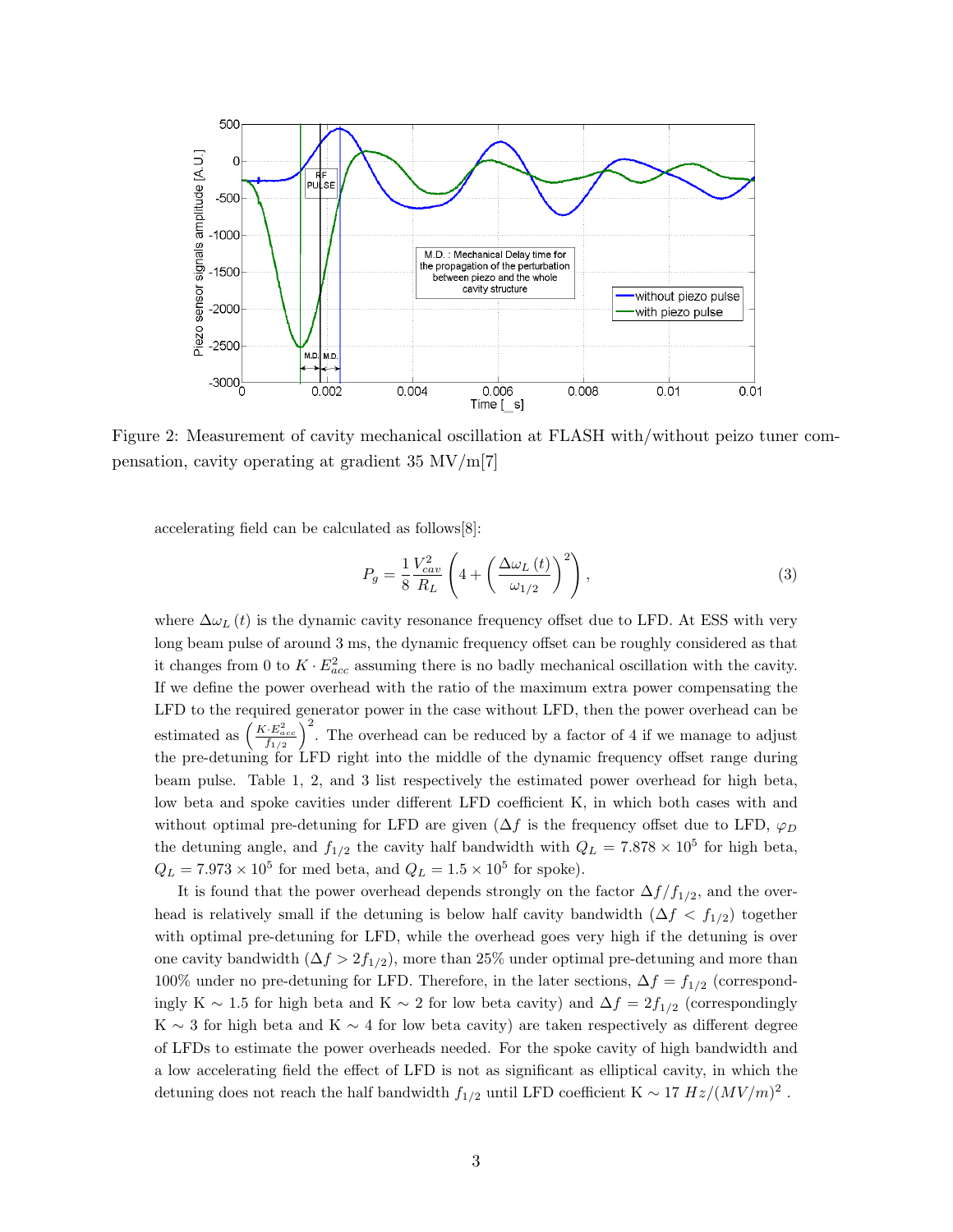| Κ<br>$(Hz/(MV/m)^2)$ | $\Delta f$<br>(Hz) | $f_{1/2}$<br>(Hz) | $\Delta f/f_{1/2}$ | $\varphi_D$<br>(°) | Overhead w.o.<br>predetuning | Overhead with<br>predetuning |
|----------------------|--------------------|-------------------|--------------------|--------------------|------------------------------|------------------------------|
| 1                    | 324                | 447               | 0.7                | 35.9               | 13.1\%                       | $3.3\%$                      |
| 1.5                  | 486                | 447               | 1.1                | 47.4               | 29.5%                        | 7.4%                         |
| 2                    | 648                | 447               | 1.4                | 55.4               | 52.5%                        | 13.1%                        |
| 2.5                  | 810                | 447               | 1.8                | 61.1               | 82.1%                        | 20.5%                        |
| 3                    | 972                | 447               | 2.2                | 65.3               | 118.2%                       | 29.5%                        |
| 3.5                  | 1134               | 447               | 2.5                | 68.5               | 160.8%                       | 40.2%                        |
| 4                    | 1296               | 447               | 2.9                | 71.0               | 210.1%                       | 52.5%                        |

Table 1: Overhead estimation under different K for high beta cavity  $(E_{acc} = 18 MV/m)$ 

Table 2: Overhead estimation under different K for med beta cavity  $(E_{acc} = 15 MV/m)$ 

| Κ<br>$(Hz/(MV/m)^2)$ | $\Delta f$<br>(Hz) | $f_{1/2}$<br>$(\mathrm{Hz})$ | $\Delta f/f_{1/2}$ | $\varphi_D$<br>$(\circ)$ | Overhead w.o.<br>predetuning | Overhead with<br>predetuning |
|----------------------|--------------------|------------------------------|--------------------|--------------------------|------------------------------|------------------------------|
| 1                    | 225.0              | 442                          | 0.5                | 27.0                     | $6.5\%$                      | 1.6%                         |
| 1.5                  | 337.5              | 442                          | 0.8                | 37.4                     | 14.6%                        | $3.6\%$                      |
| $\overline{2}$       | 450.0              | 442                          | 1.0                | 45.5                     | 25.9%                        | 6.5%                         |
| 2.5                  | 562.5              | 442                          | 1.3                | 51.9                     | 40.5%                        | 10.1%                        |
| 3                    | 675.0              | 442                          | 1.5                | 56.8                     | 58.4%                        | 14.6%                        |
| 3.5                  | 787.5              | 442                          | 1.8                | 60.7                     | 79.4%                        | 19.9%                        |
| 4                    | 900.0              | 442                          | 2.0                | 63.9                     | 103.8%                       | 25.9%                        |

Table 3: Overhead estimation under different K for spoke cavity  $(E_{acc} = 8.5 MV/m)$ 

| K<br>$(Hz/(MV/m)^2)$ | $\Delta f$<br>(Hz) | $f_{1/2}$<br>(Hz) | $\Delta f/f_{1/2}$ | $\varphi_D$<br>(°) | predetuning | Overhead w.o. Overhead with<br>predetuning |
|----------------------|--------------------|-------------------|--------------------|--------------------|-------------|--------------------------------------------|
|                      | 72.25              | 1174              | 0.06               | 3.5                | $0.09\%$    | $0.02\%$                                   |
| 5                    | 361.25             | 1174              | 0.31               | 17.1               | 2.37\%      | $0.59\%$                                   |
| 9                    | 650.25             | 1174              | 0.55               | 29.0               | 7.67%       | 1.92%                                      |
| 13                   | 939.25             | 1174              | 0.80               | 38.7               | 16.00%      | 4.00%                                      |
| 17                   | 1228.25            | 1174              | 1.05               | 46.3               | 27.36\%     | $6.84\%$                                   |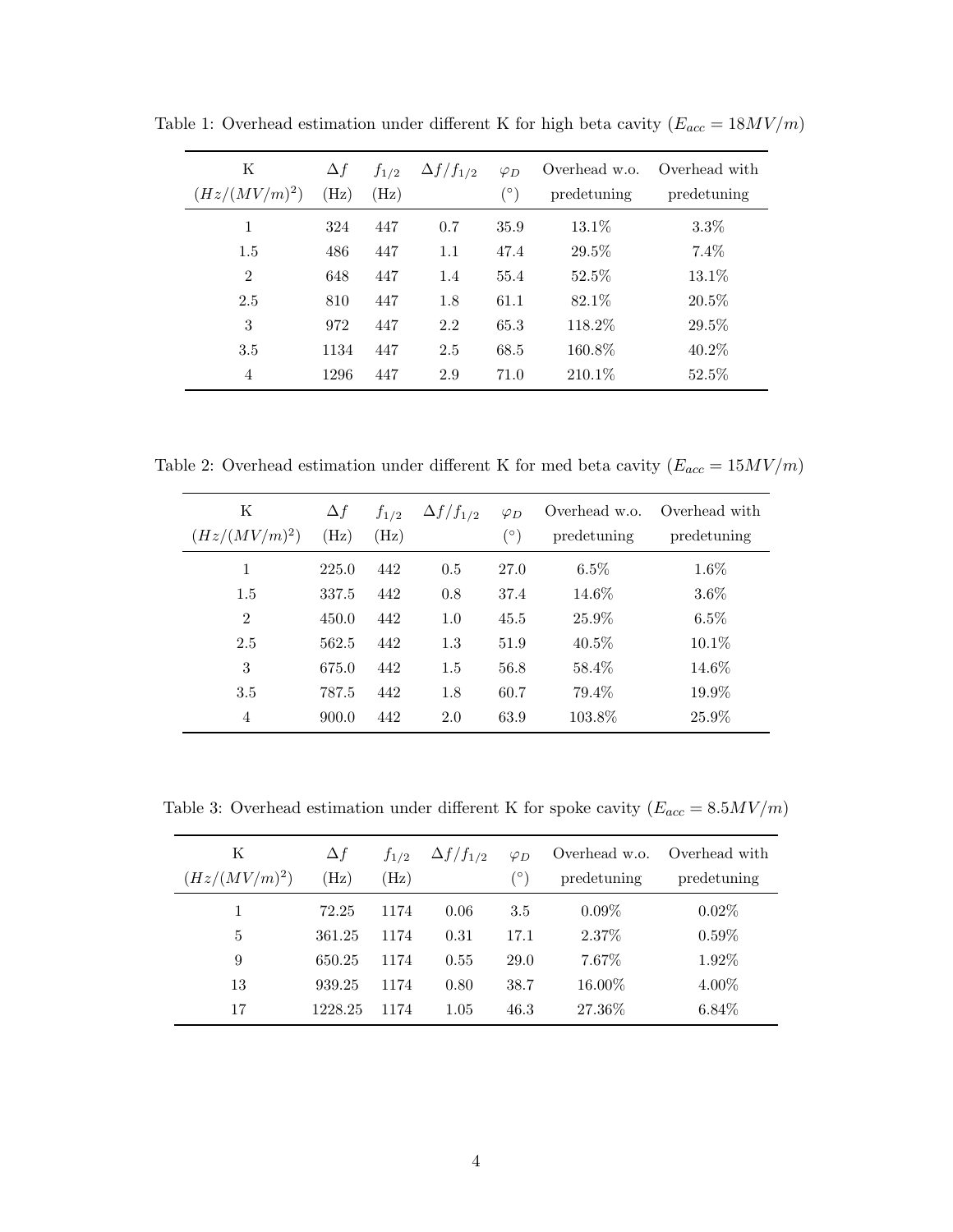### Power overhead calculation for non-optimal  $Q_L$

For the proton linac,  $Q_L$  is not optimal for each cavity but usually set to a fixed design value for the same type of cavities. In the case of non-optimal  $Q_L$  and non-optimal beam velocity for the cavity, the required generator power  $P_g$  and power overhead  $\rho_{max}$  for LFD can be calculated as follows (assuming that proper pre-detuning has been applied to cancel the effect of synchronous phase operation)[8]:

$$
P_g = \frac{1}{8} \frac{V_{cav}^2}{R_L} \left\{ \left( 1 + \frac{R_L}{V_{cav}} \left( \beta \right) I_b \cos \varphi_b \right)^2 + \left( \frac{\Delta \omega_L \left( t \right)}{\omega_{1/2}} \right)^2 \right\} \tag{4}
$$

$$
\rho_{max}(\beta) = \left(\frac{|\Delta\omega_L(t)|_{max}}{\omega_{1/2}} \cdot \frac{1}{1 + 0.5(R/Q)_{\beta}Q_L I_b cos\varphi_b/V_{cav}}\right)^2
$$
\n(5)

As mentioned in last section, the detuning range  $\Delta f = f_{1/2}$  and  $\Delta f = 2f_{1/2}$  will be assumed respectively to estimate power overhead for LFDs in different levels. Figure 3 shows the correspoding overhead in half bandwidth detuning for all the superconducting cavities, by employing equation 5 and assuming optimal pre-detuning for LFD is applied. It should be noted that the term  $\frac{V_{cav}^2}{R_L}$  is dependent not on beam velocity  $\beta$  but on the accelerating field, which means that for the same detuning factor  $\Delta f/f_{1/2}$  in the same type of cavity operating at same accelerating field, the extra power for LFDs are the same. In contrast, the generator power  $P_g$  required under no LFD does depend on  $\beta$  and  $P_q$  goes up as  $\beta$  increases. As a result, the ratio of the extra power for LFD to generator power without LFD decreases as  $\beta$  increases, which is the case in Figure 3 for spoke and most high beta cavities operating nearly at the same accelerating fields. In the med beta cavities, power overhead trend behaviours differently as they are designed to operate at much different accelerating fields.



Figure 3: Power overhead required for LFD of half cavity bandwidth  $(\Delta f = f_{1/2})$  for all the superconducting cavities including spoke, med beta and high beta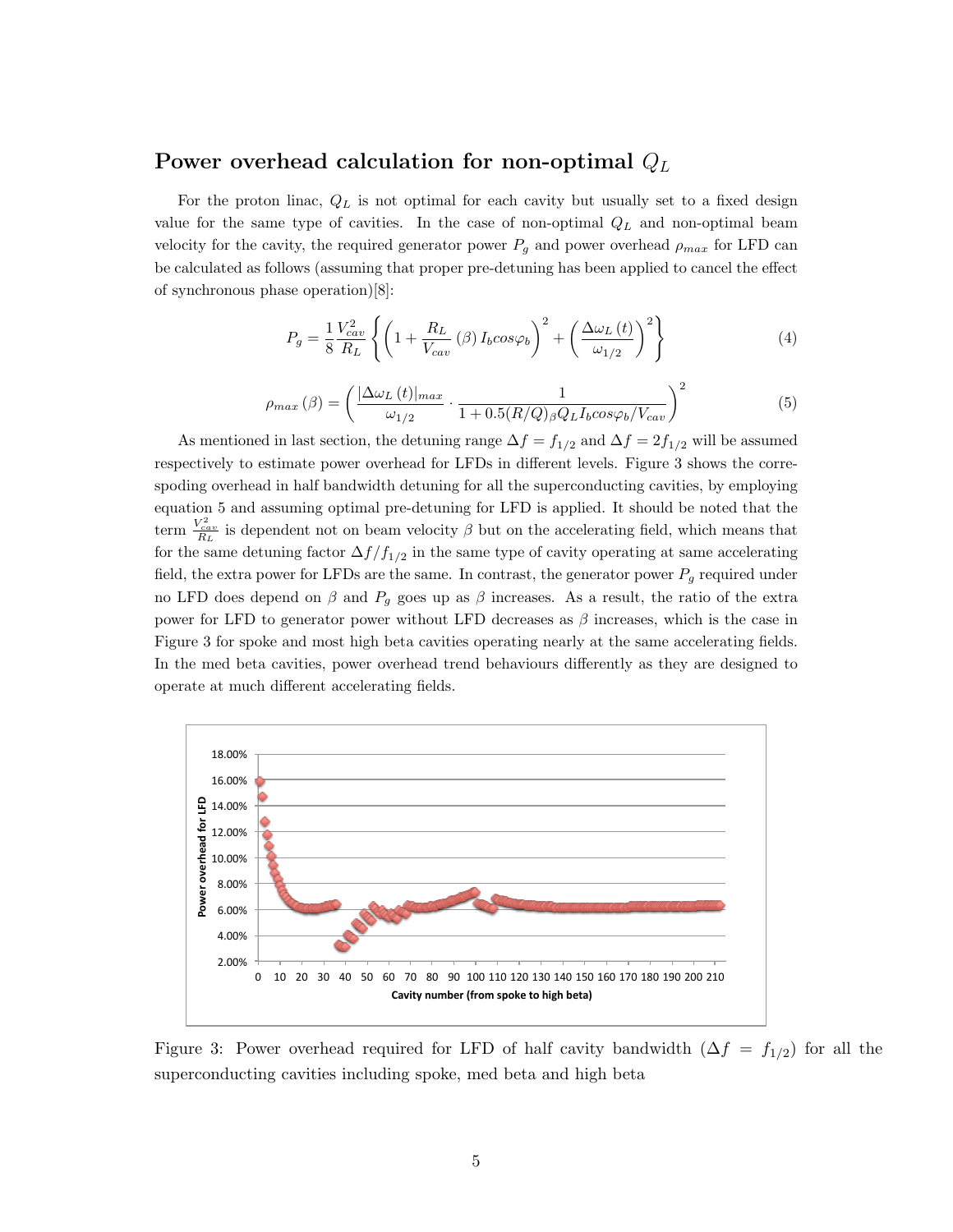Although in spoke cavity a relatively high overhead is required at the level of half bandwidth detuning, the situation is not getting worse due to its high bandwidth and low accelerating field operation. However, the LFD coefficient is still suggested to keep low enough so as to have the factor  $\Delta f/f_{1/2}$  lower than 0.5 (correspondingly K ~ 8  $Hz/(MV/m)^2$ ). More attention is paid to elliptical cavity in the later sections due to its potential risk at high LFD. The power overhead required goes up sharply with the square of the factor  $\Delta f/f_{1/2}$  as the detuning  $\Delta f$  increases. Figure 4 shows a comparison of power overheads required for LFDs of half cavity bandwidth  $(\Delta f = f_{1/2})$  and of one bandwidth  $(\Delta f = 2f_{1/2})$ , in both of which optimal pre-detunings for LFD are assumed.



Figure 4: Comparision of power overheads required for LFDs of half cavity bandwidth  $(\Delta f = f_{1/2})$ and of one bandwidth  $(\Delta f = 2f_{1/2})$ , for med beta and high beta cavities

## Power overhead calculation for  $Q_L$  variations

In the case of  $Q_L$  varies from designed value in practice due to some uncertainties, the generator power and power overhead for LFD will change correspondingly. Figure 5 and 6 show the power overhead required in  $Q_L$  variations at half bandwidth and one bandwidth detuning separately, in which fixed detuning  $\Delta f$  is assumed for different  $Q_L$  variations.

It can be seen from Figures that the power overhead does not change so much as  $Q_L$  varies in  $\pm 5\%$ . The overhead here defined is still the ratio of extra power for LFD to the generator power needed without LFD. A major contribution to the LFD overhead change is that the cavity half bandwidth  $f_{1/2}$  is different under different  $Q_L$ , resulting in the change of factor  $\Delta f/f_{1/2}$ . The extra power due to  $Q_L$  variations is not separated in LFD overhead calculation from the total generator power needed without LFD, which decreases if  $Q_L$  goes close to the  $Q_{L, opt}$ , while increases if  $Q_L$  goes far away from the  $Q_{L,opt}$ .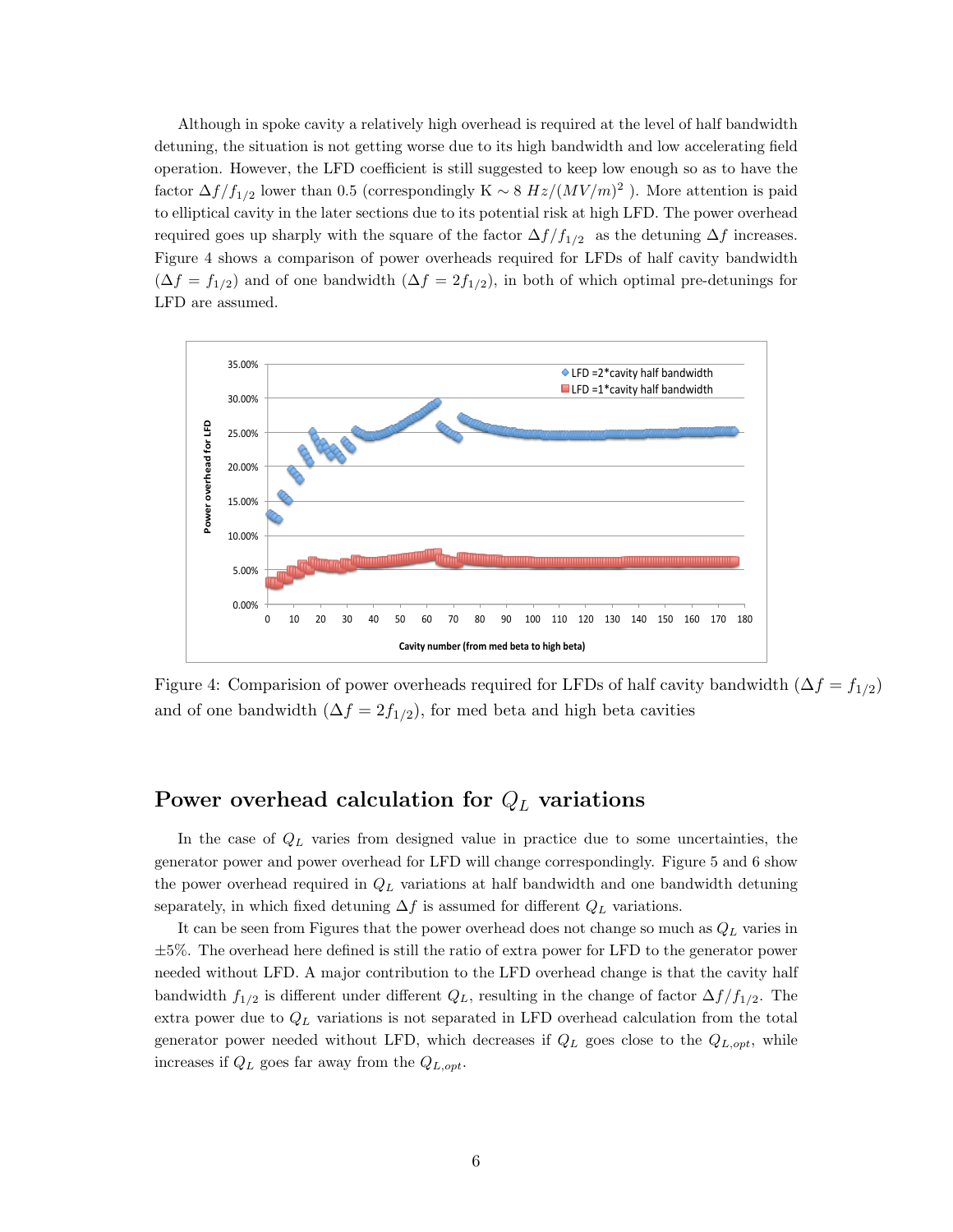

Figure 5: Power overhead required in  $Q_L$  variations for LFD of half cavity bandwidth  $(\Delta f = f_{1/2}$  under designed  $Q_L$ , and is kept the same for different variations)



Figure 6: Power overhead required in  $Q_L$  variations for LFD of one cavity bandwidth  $(\Delta f = 2f_{1/2}$  under designed  $Q_L$ , and is kept the same for different variations)